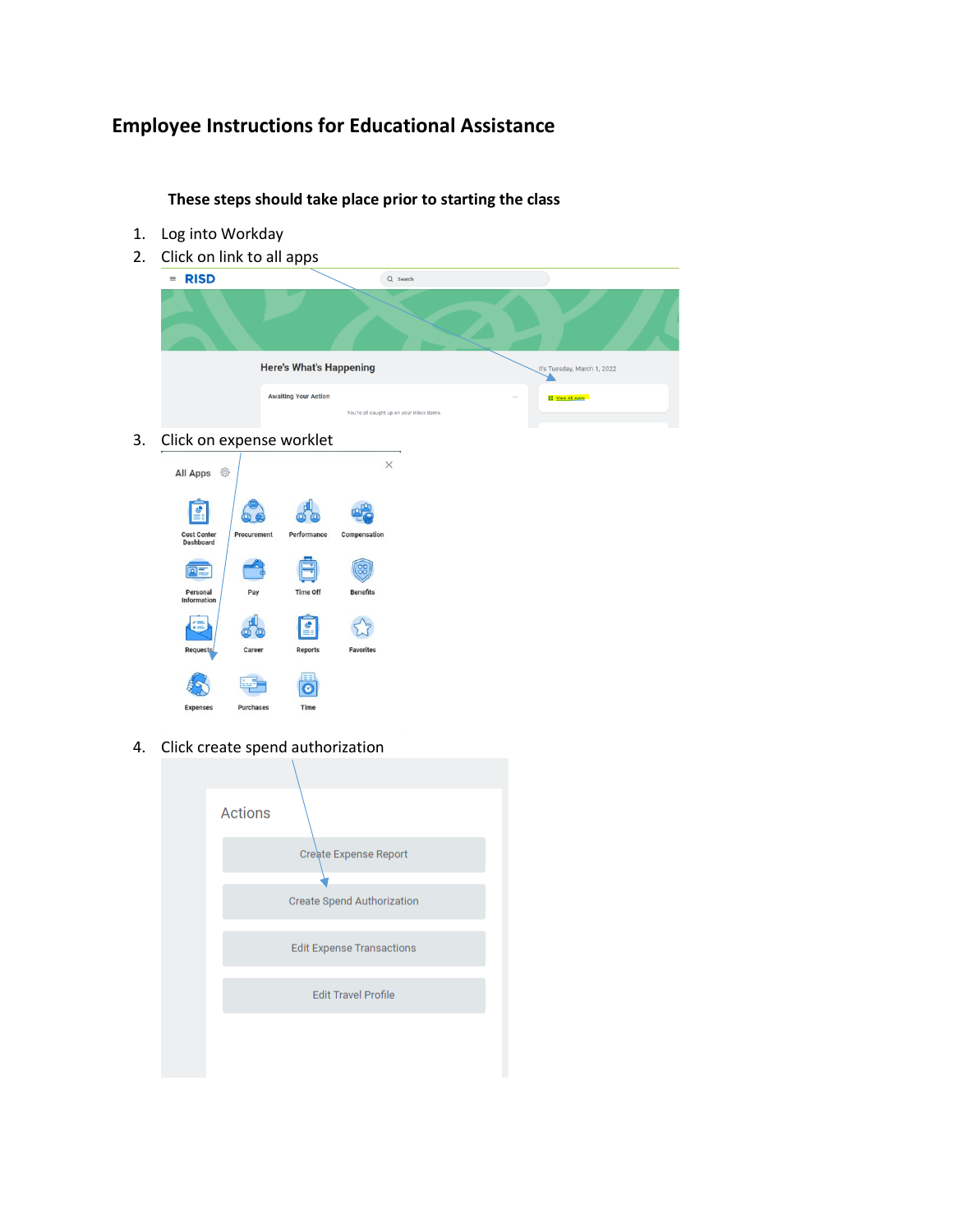- 5. Dates will be pre-populated, they can stay, no need to change
- 6. For Description- put in the name of the class you are taking
- 7. For Business purpose- select from drop down Educational Assistance, or you can type it in

| <b>Spend Authorization Information</b> | $\checkmark$ |  |  |  |
|----------------------------------------|--------------|--|--|--|
|----------------------------------------|--------------|--|--|--|

| Company                 | $^\star$ | Rhode Island School of<br>$\times$<br>Design |
|-------------------------|----------|----------------------------------------------|
| <b>Start Date</b>       | *        | 03/03/2022 日                                 |
| <b>End Date</b>         | *        | 03/03/2022 日                                 |
| Description             | *        | Name of class you are taking                 |
| <b>Business Purpose</b> |          | <b>Education Assistance</b>                  |
| Currency                |          | USD                                          |

- 8.
- 9. For reimbursement pay type- auto defaults to check- can change to direct deposit if it is set up
- 10. For Justification- put in the reason for taking the class
- 11. Click add under spend authorization lines
- 12. For expense item- can select from list, will need to pick the new **Educational Assistance –FISCAL YEAR ALLOWANCE PLAN,** or you can type it in
- 13. Quantity- auto defaults to 1- leave it as 1
- 14. Put in the dollar you are looking to be reimbursed for under per unit amount or total cost (reminder the maximum educational assistance benefit is \$2500 per fiscal year)
- 15. **Change cost center to fringe benefits-** can choose from drop down or type in fringe
- **16. It is looking for different function and worktag**
	- **a. Function – pick institutional support**

## **b. Fund: F10 operating**

- 17. Click attachments (next to spend authorization lines)
- 18. Attach course catalog description and cost information…. So manager know more about course, when starting, costs, etc
- 19. Click submit
	- *a. At this time employee steps are done for requesting educational assistance. Remaining steps are for the manager and benefits partner to complete*
- 20. Next the request goes to manager for review/approval or send back if the manager has questions/needs more information
- 21. Once manager approves and clicks submit, request will go to benefits partner for review/approval as well
- 22. Benefits partner reviews, and can change amount if it is incorrect (more than tuition charge) or if it is over the maximum benefit they are eligible for in that fiscal year. Benefits partner can also send back with comments to the employee

## **Once class is complete these steps need to take place for the reimbursement to go through**